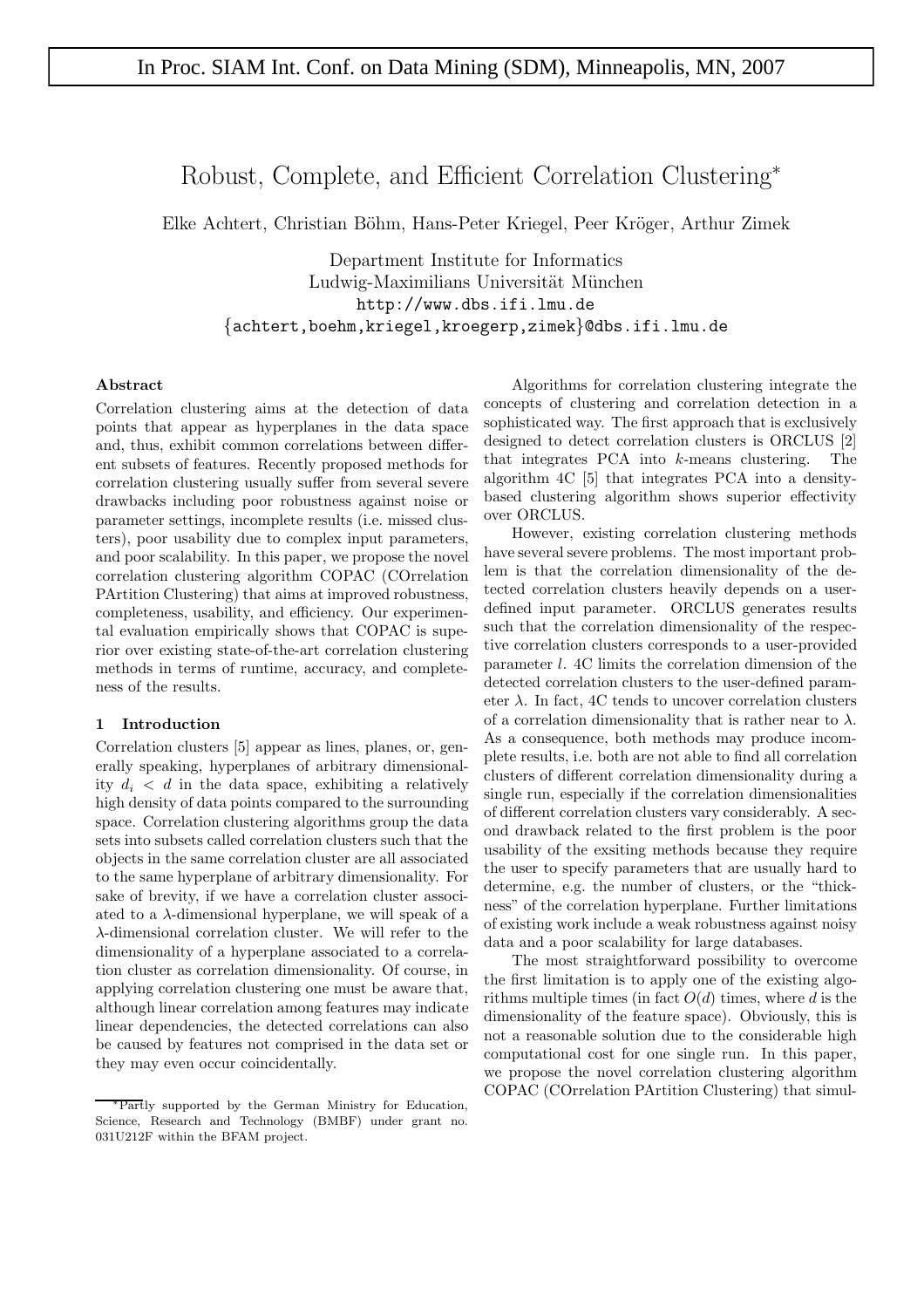taneously searches for correlation clusters of arbitrary dimensionality. Let us point out that COPAC does not require the user to specify the number of clusters or any parameter regarding the correlation dimensionality beforehand. In order to further enhance the usability of COPAC, we will discuss the effect of the input parameters of COPAC. In addition, our experimental evaluation shows that COPAC is superior to ORCLUS and 4C in terms of runtime and produces significantly more accurate and complete results.

### **2 Related Work**

A correlation cluster is a set of points where one or more features depend on other features or a (linear) combination of several features. As discussed above, most traditional clustering algorithms are not designed to detect correlation clusters.

Existing correlation clustering algorithms are usually partitioning-based (e.g. the k-means style ORCLUS [2], CURLER [14] and DIC [7]) or density-based (e.g. 4C [5]). However, the methods of both clustering paradigms suffer from (i) weak robustness (i.e. high sensitivity against noise and parameter settings), (ii)  $in$ completeness (i.e. important clusters may be missed), (iii) poor usability (i.e. the input parameters are hard to determine), and (iv) bad efficiency (i.e. high runtimes w.r.t. database size and dimensionality). In this paper, we propose COPAC to overcome these problems by improved robustness, completeness, usability, and efficiency.

Subspace clustering algorithms that detect clusters in axis parallel projections of the original data set [3, 1, 12, 8, 4] are not able to capture local data correlations and find clusters of correlated objects since the principal axes of correlated data are arbitrarily oriented.

Pattern-based clustering algorithms [16, 15, 9, 11] limit themselves to a very special form of correlation where all attributes are positively correlated. Negative correlations or correlations where one attribute is determined by two or more other attributes cannot be detected.

### **3 COPAC**

The general idea of COPAC is as follows: We assign a local correlation dimensionality to each object of the database representing the dimensionality of the correlation cluster this point fits in best. We partition the database objects according to their local correlation dimensionality in a first step. Database objects of different local correlation dimensionality can obviously not form a common correlation cluster. Therefore, in a second step, we apply a novel correlation clustering algorithm to each of the partitions in order to compute correlation clusters of different correlation dimensionalities. In the following, we describe both steps in more detail. Thereby, we assume  $\mathcal D$  to be a database of n feature vectors in a d-dimensional feature space, i.e.  $D \subseteq \mathbb{R}^d$ .

**3.1 Local Correlation Partitioning** In general, one way to formalize the concept of correlation clusters is to use PCA. Formally, let  $\mathcal C$  be a correlation cluster, i.e.  $C \subseteq \mathcal{D}$ , and  $\bar{X}$  denote the centroid of all points in C. The  $d \times d$  covariance matrix  $\Sigma_c$  of C is defined as:

$$
\Sigma_{\mathcal{C}} = \frac{1}{|\mathcal{C}|} \cdot \sum_{X \in \mathcal{C}} (X - \bar{X}) \cdot (X - \bar{X})^{\mathrm{T}}.
$$

Since the covariance matrix  $\Sigma_c$  of C is a positive semidefinite square matrix, it can be decomposed into the *Eigenvalue matrix*  $\mathbf{E}_{\mathcal{C}}$  of  $\Sigma_{\mathcal{C}}$  and the *Eigenvector matrix*  $\mathbf{V}_{\mathcal{C}}$  of  $\Sigma_{\mathcal{C}}$  such that  $\Sigma_{\mathcal{C}} = \mathbf{V}_{\mathcal{C}} \cdot \mathbf{E}_{\mathcal{C}} \cdot \mathbf{V}_{\mathcal{C}}^{\mathbf{T}}$ . The Eigenvalue matrix  $E_{\mathcal{C}}$  is a diagonal matrix storing the  $d$  nonnegative Eigenvalues of  $\Sigma_c$  in decreasing order. The Eigenvector matrix  $\mathbf{V}_{\mathcal{C}}$  is an orthonormal matrix with the corresponding d Eigenvectors of  $\Sigma_c$ .

The correlation dimensionality of  $\mathcal C$  is the number of dimensions of the (arbitrarily oriented) subspace which is spanned by the major axes in  $V_c$ . If, for instance, the points in  $\mathcal C$  are located near by a common line, the correlation dimensionality of  $C$  will be 1. One basic idea is to assign a local correlation dimensionality to all points in C. This local correlation dimensionality of the points in  $\mathcal C$  should be equal to the correlation dimensionality in  $\mathcal{C}$ . In the first step of COPAC we partition the objects of the database according to their local correlation dimensionality. The task is to determine the local correlation dimensionality for all points  $p \in \mathcal{D}$  before computing the correlation clusters. In fact, we assume that the cluster in which any  $P \in \mathcal{D}$  fits best can be observed from the local neighborhood of P. Thus, we compute the local correlation dimensionality of P from the k-nearest neighbors of P, denoted by  $\mathcal{N}_P$ .

Definition 1. (local correlation dimensionality) Let  $\alpha \in ]0,1[$ ,  $P \in \mathcal{D}$ , and  $\mathcal{N}_P$  denote the set of knearest neighbors of P. Then the local correlation dimensionality  $\lambda_P$  of the point P is the smallest number of Eigenvalues  $e_i$  in the Eigenvalue matrix  $\mathbf{E}_{N_P}$ explaining a portion of at least  $\alpha$  of the total variance, i.e.

$$
\lambda_P = \min_{r \in \{1, \dots, d\}} \left\{ r \mid \frac{\sum_{i=1}^r e_i}{\sum_{i=1}^d e_i} \ge \alpha \right\}
$$

Let us note that  $\mathbf{E}_{\mathcal{N}_P}$  is the Eigenvalue matrix of  $\Sigma_{\mathcal{N}_P}$  which is the covariance matrix of  $\mathcal{N}_P$ . Typically, values for  $\alpha$  are chosen between 0.8 and 0.9. For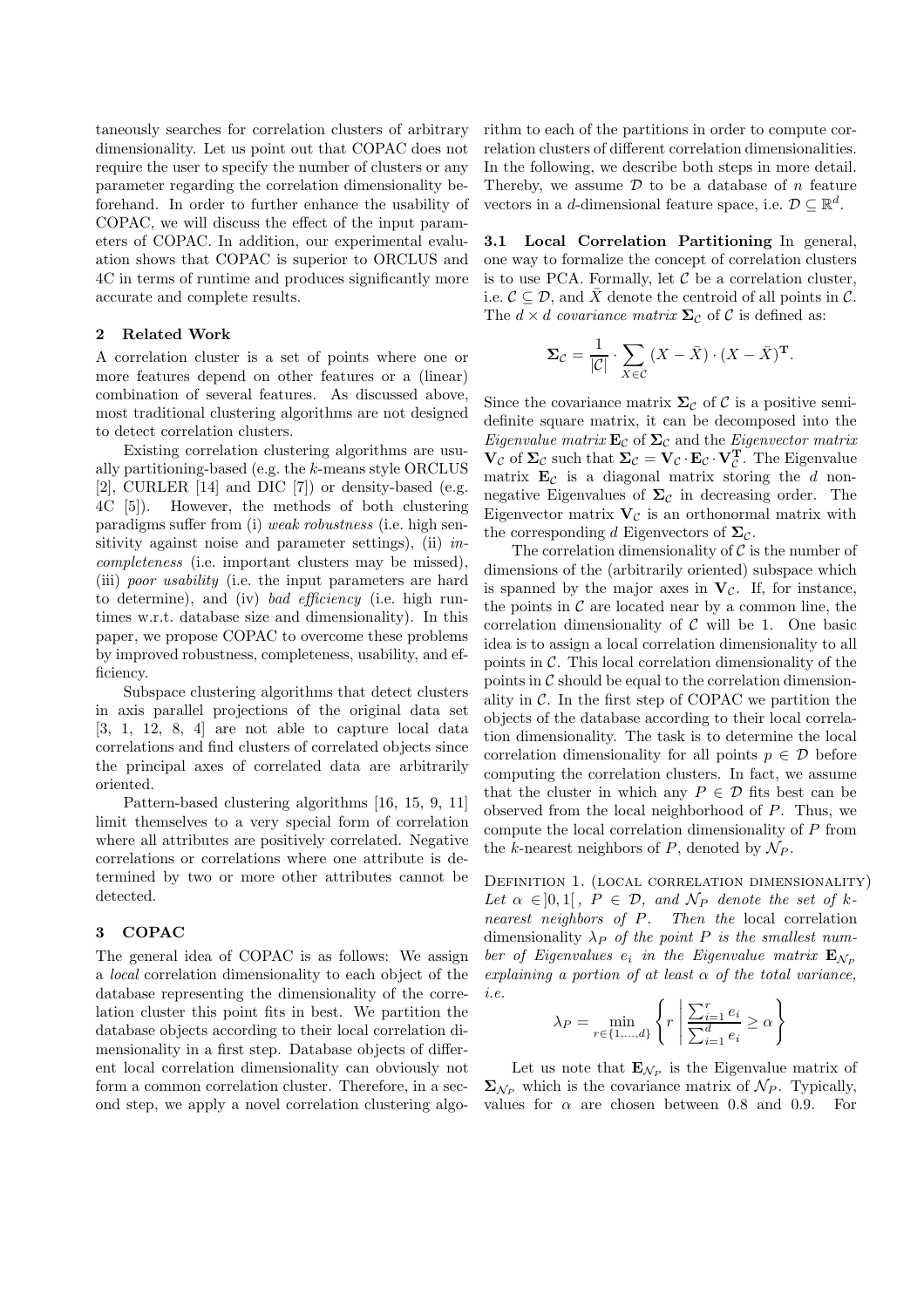example,  $\alpha = 0.85$  denotes that the obtained principal components explain 85% of the total variance.

Based on Definition 1, the first step of COPAC partitions the database objects according to their local correlation dimensionality. All points  $P$  sharing a common local correlation dimensionality  $\lambda_P$  are assigned to a partition  $\mathcal{D}_{\lambda_P}$  of the database  $\mathcal{D}$ . This results in a set of d disjoint subsets  $\mathcal{D}_1,\ldots,\mathcal{D}_d$  of  $\mathcal{D}_1$ , where  $\mathcal{D}_i$  contains all points exhibiting a correlation dimensionality of i. Of course, some partitions may remain empty. In terms of correlation clustering,  $\mathcal{D}_d$  contains only noise, because if  $\lambda_P = d$ , then there is no linear dependency of features found among the neighbors of P.

Let us note that by means of this first step of CO-PAC one does not only yield an appropriate correlation dimensionality for each point in advance, but presumably also a considerable reduction of the number of data points  $n$ , that are to be processed by each single run of a correlation clustering algorithm, on average  $\frac{n}{d}$ . In fact, COPAC processes each data object only once during the second step when determining the correlation clusters.

**3.2 Determination of Correlation Clusters** Once we have partitioned the database objects into partitions  $\mathcal{D}_1, \ldots, \mathcal{D}_d$  according to their local correlation dimensionality in  $\mathcal{D}$ , we can extract the correlation clusters from each of the partitions. Since each point  $P \in \mathcal{D}$ can only be part of a correlation cluster of dimensionality  $\lambda_P$ , we can run the correlation cluster extraction on each partition  $\mathcal{D}_1,\ldots,\mathcal{D}_{d-1}$  separately. As discussed above, the points in  $\mathcal{D}_d$  are noise because there is no linear dependency among a set of features in the local neighborhood of these points. In the following,  $\lambda_c$  denotes the correlation dimensionality of cluster  $\mathcal{C}$ . Note that the number of attributes actually involved in linear dependencies within cluster C is not  $\lambda_c$ , but  $d - \lambda_c$ .

To detect the correlation clusters in a given partition  $\mathcal{D}_i$ , we propose to use a method which is similar to 4C but extends this algorithm in two aspects: First, in contrast to 4C (and also to ORCLUS), we can restrict our method to find only correlation clusters of a given correlation dimensionality, because the points in  $\mathcal{D}_i$  can only be part of a correlation cluster with correlation dimensionality i. Second, 4C limits itself to "connected" correlation clusters, i.e. points that share a common hyperplane but are located significantly far apart are not assigned to the same cluster. Our method overcomes this limitation.

For clustering we need to define a distance measure that assesses the distance between two given points evaluating how well they share a common hyperplane. The Euclidean distance between the respective points is assessed only to measure the deviation orthogonal to the common hyperplane. To yield such a distance measure we first define a distance between two points with respect to one of the points. This distance is based on a distance matrix for each point  $P$  that is derived by an adaptation of the Eigenvalues of the covariance matrix of the local neighborhood of P:

# DEFINITION 2. (CORRELATION DISTANCE MATRIX)

Let  $P \in \mathcal{D}$ ,  $\lambda_P$  the local correlation dimensionality of  $P$ , and  $V_P$ ,  $E_P$  the corresponding Eigenvectors and Eigenvalues of the point P based on the local neighborhood of  $P$ , i.e.  $N_P$ . An adapted Eigenvalue matrix  $\mathbf{\hat{E}}_P$  with entries  $\hat{e}_i \in \{0,1\}$ ,  $(i = 1,\ldots,d)$  is derived according to the following rule:

$$
\hat{e}_i = \begin{cases} 0 & \text{if } i \leq \lambda_P \\ 1 & \text{if } i > \lambda_P \end{cases}
$$

The matrix  $\mathbf{\hat{M}}_P = \mathbf{V}_P \mathbf{\hat{E}}_P \mathbf{V}_P^T$  is called the correlation distance matrix of P.

Using the correlation distance matrix of P one can easily derive a distance measure that assesses the distance between  $P$  and another point  $Q$  w.r.t.  $P$ :

Definition 3. (correlation distance measure) Let  $P, Q \in \mathcal{D}$ . The correlation distance measure between  $P$  and  $Q$  w.r.t. point  $P$  is given by:

$$
cdist_P(P,Q) = \sqrt{(P-Q) \cdot \hat{M}_P \cdot (P-Q)^T}.
$$

Basically, the correlation distance measure w.r.t. a point  $P$  is a weighted distance where the weights are based on the local neighborhood of P. The weights are constructed to take into account only distances along the Eigenvectors that correspond to small Eigenvalues, while distances along the  $\lambda_P$  first Eigenvectors of  $\mathcal{N}_P$ are neglected. Thus, assessing the distance between P and Q using the correlation distance measure of P will in general not yield the same result as using the correlation distance measure w.r.t. Q, i.e.  $clist_P (P, Q) \neq$  $cdist_Q(Q, P)$ . Therefore, given the *correlation distance* measures for both points, P and Q, we define a distance function (i.e. a distance measure that fulfills symmetry and reflexivity) as follows:

DEFINITION 4. (CORRELATION DISTANCE)

Let  $P, Q \in \mathcal{D}$ . The correlation distance between P and Q is given by:

$$
cdist(P,Q) = \max \{cdist_P(P,Q), cdist_Q(Q,P)\}
$$

Having defined a suitable distance function for correlation clustering, we can now integrate these concepts into GDBSCAN [13] which is a generalization of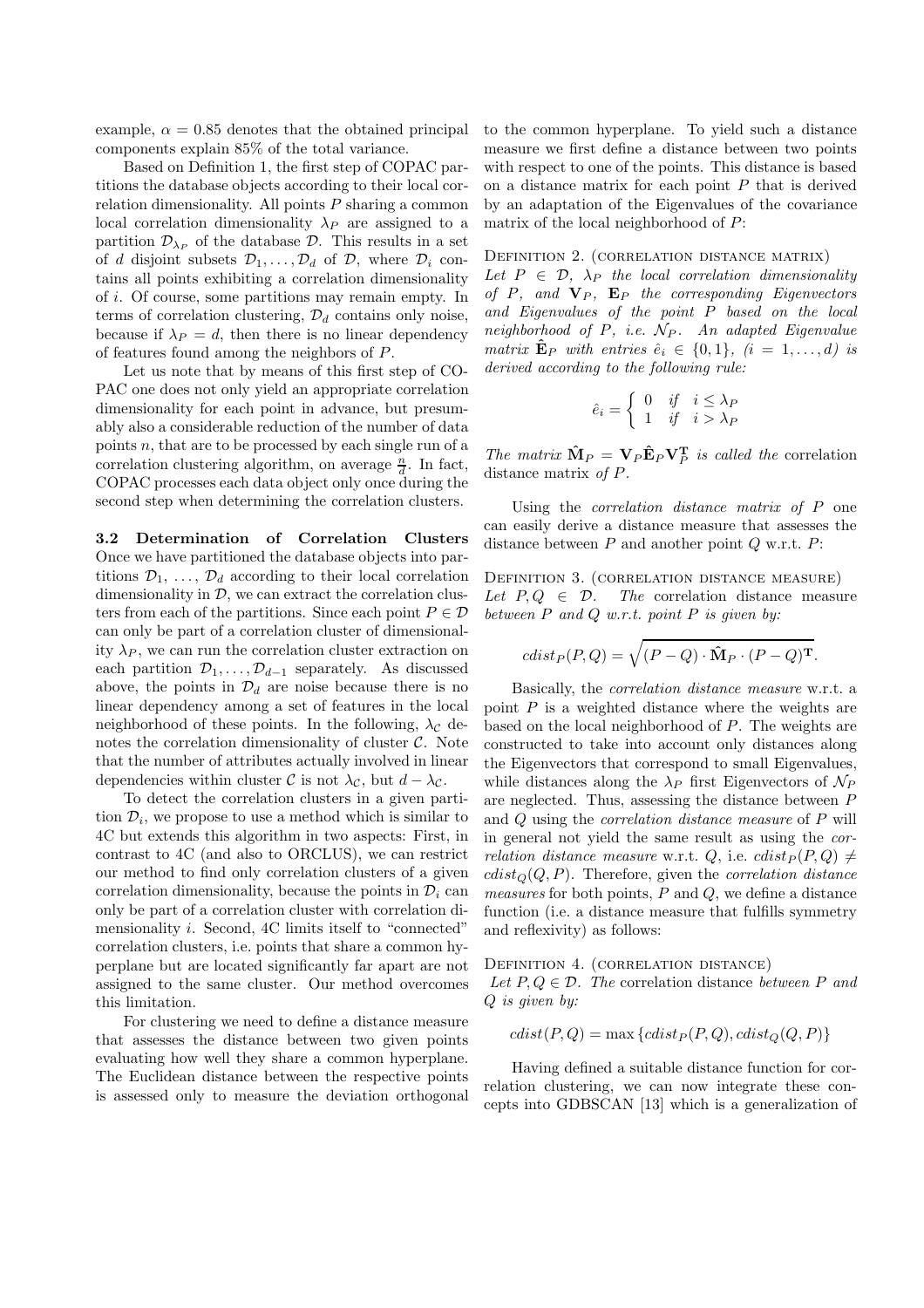the well-known DBSCAN clustering algorithm [6]. For that purpose, we need to define a generalized neighborhood of an object O, denoted by  $\mathcal{N}_{NPred}(O)$ , given by  $\mathcal{N}_{NPred}(O) = \{P | NPred(O, P)\},$  where  $NPred(O, P)$  is a predicate on  $O$  and  $P$  that has to be reflexive and symmetric. In addition, to decide whether or not object  $O$  is inside a cluster (core point), a generalized minimum weight of  $\mathcal{N}_{NPred}(O)$  must be defined, denoted by  $MinWeight(\mathcal{N}_{NPred}(O)).$ 

Intuitively, we define the predicate  $NPred(P,Q)$ analogously to the  $\varepsilon$ -neighborhood, using the correlation distance from Definition 4.

DEFINITION 5. (NEIGHBORHOOD PREDICATE) Let  $P, Q \in \mathcal{D}$  and  $\varepsilon \in \mathbb{R}^+$ . The neighborhood predicate of P and Q is given by:  $NPred(P, Q) \Leftrightarrow clist(P, Q) \leq$ ε.

The neighborhood predicate  $NPred(P,Q)$  is reflexive and symmetric, since it is based on the reflexive and symmetric correlation distance as defined in Def. 4.

The second issue is to define the minimum weight MinWeight on the neighborhood. Intuitively, if Min-Weight of the neighborhood of a point  $P$  is true,  $P$  is considered as core point by the run of GDBSCAN. Analogously to traditional clustering, we require that a point P finds at least  $\mu$  points in its  $\varepsilon$ -neighborhood using the correlation distance as distance function.

# DEFINITION 6. (MINIMUM WEIGHT)

Let  $\mathcal{N}_{NPred}(P)$  be the neighborhood of P based on the neighborhood predicate as defined in Definition 5 and  $\mu \in \mathbb{N}^+$ . The minimum weight of  $\mathcal{N}_{NPred}(P)$  such that  $P \in \mathcal{D}$  is a core point is given by:

$$
MinWeight(\mathcal{N}_{NPred}(P)) \Leftrightarrow |\mathcal{N}_{NPred}(P)| \ge \mu.
$$

In summary, COPAC partitions the database points according to their local correlation dimensionality in step 1 and applies GDBSCAN with NPred and Min-Weight as defined in Definitions 5 and 6, respectively, to each partition separately in step 2.

**3.3 Parameter Estimation.** COPAC has three input parameters. The parameter  $k \in \mathbb{N}^+$  specifies the number of points considered to compute the neighborhood  $\mathcal{N}_P$  of a point  $P \in \mathcal{D}$ . From this neighborhood, the  $d \times d$  covariance matrix  $\Sigma_P$  and, thus, the correlation dimensionality  $\lambda_P$  of P is computed. As discussed above, k should not be too small in order to produce a stable covariance matrix. On the other hand, it should not be too high in order to reflect only the local correlation. Otherwise, noise points could also destabilize the correlation matrix and. It turned out that setting  $k = 3 \cdot d$  was robust in all our tests throughout all our



Figure 1: Runtime vs. data dimensionality.



Figure 2: Runtime vs. data set size.

experiments. In general, setting  $3 \cdot d \leq k$  seems to be a reasonable suggestion. The parameter  $\mu \in \mathbb{N}^+$  specifies the minimum number of points in a cluster and, therefore, is quite intuitive. Obviously,  $\mu \leq k$  should hold. The parameter  $\varepsilon \in \mathbb{R}^+$  is used to specify the neighborhood predicate and can be choosen as proposed in [6] and [13]. Let us note that we have in fact a fourth parameter  $\alpha$  to compute the correlation dimensionality  $\lambda_P$ of a point  $P \in \mathcal{D}$ . As discussed above, this parameter is very robust in the range between  $0.8 \le \alpha \le 0.9$ . Thus, we choose  $\alpha = 0.85$  throughout all our experiments.

### **4 Evaluation**

**4.1 Efficiency** In our first experiment we compared the runtime of COPAC, 4C, and ORCLUS w.r.t. the dimensionality d of the data set. To achieve a fair comparison, the parameters for all competitors were choosen such that the quality of the resulting clusterings was optimized. As it can be seen in Fig. 1, COPAC gains a significant speed-up over ORCLUS and 4C (note the logarithmic scale of the runtime).

In our second experiment we evaluated the impact of the size of the data set on the runtime of COPAC, 4C, and ORCLUS. Again the parameters for all competitors were set in order to yield the best clustering. Figure 2 illustrates the runtime of COPAC, 4C, and ORCLUS w.r.t. the data set size. Again, COPAC clearly outperforms ORCLUS and 4C in terms of efficiency.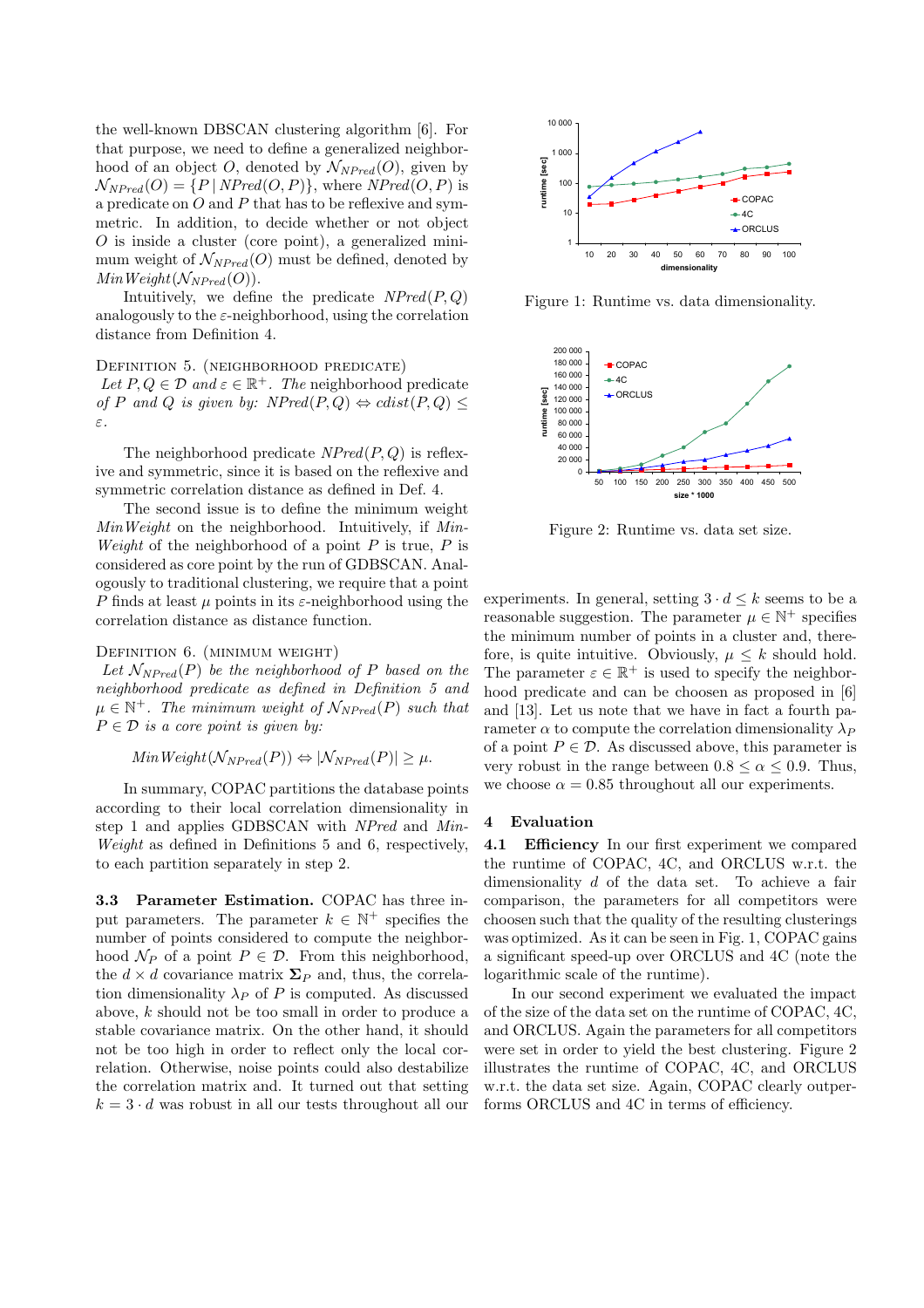Table 1: COPAC clustering on breast cancer data.

| с      |   |     | М | C     |   |    | М   |
|--------|---|-----|---|-------|---|----|-----|
|        | റ | 108 |   |       | 5 |    | 113 |
| າ<br>↩ | 3 |     |   |       | 6 |    | 126 |
| 2<br>◡ | 4 | 100 |   | noise |   | 50 |     |
|        | 5 | 46  |   |       |   |    |     |

**4.2 Robustness, Completeness, and Usability** To demonstrate the robustness, completeness, and usability of COPAC in comparison to ORCLUS and 4C, we synthesized a data set  $\mathcal{D} \in \mathbb{R}^3$  with two clusters of correlation dimensionality 2, three clusters of correlation dimensionality 1, and some points of noise. The data set is depicted in Fig. 3(a). The clusters partially intersect making the separation of the clusters a highly complex task.

The predefined clusters in the synthetic data set have been separated clearly by COPAC (cf. Fig. 3). The parameters were choosen as suggested above, in particular  $\mu = 50$ ,  $k = 50$ , and  $\varepsilon = 0.004$ . Neither ORCLUS nor 4C were able to find the clusters equally well, although we test a broad range of parameter settings. Best results for ORCLUS were reported setting  $l = 2$  and  $k = 5$  (cf. Fig. 4). For 4C we found the best results with  $\varepsilon = 0.1$ ,  $\mu = 50$ ,  $\lambda = 2$ , and  $\delta = 0.25$  $(cf. Fig. 4).$ 

In summary, COPAC shows better robustness against noise and parameter settings than ORCLUS and 4C. Due to the suggestions presented above, the parameter choice for COPAC was very easy and results in a complete detection of clusters. For both ORCLUS and 4C, we needed several runs with different parameters in order to produce the best but still not optimal (i.e. complete) results.

### **4.3 Results on Real-world Data**

**Wisconsin Breast Cancer data.** The Wisconsin Breast Cancer database [10] consists of 699 patients suffering from two types of breast cancer, benign ("B") and malignant ("M"). Each patient is represented by a 9-dimensional vector of specific biomedical features. COPAC detected six pure correlation clusters in this data set, the results are summarized in Table 1.

**Gene expression data.** This data set was donated by our project partners studying apoptosis (a genetically controlled pathway of cell death) in human tumor cells. The data set contains the expression level of 4610 genes at five different time slots after initiating the apoptosis pathway. COPAC found two different, biologically relevant clusters of functionally related genes (cf. Table 2). The first cluster contains negatively corre-

Table 2: COPAC clustering on expression data. cID sample gene names description

| 1              | NDUFB10, MTRF1, TIMM17A,<br>CPS1, NM44, COX10, FIBP,<br>TRAP1, MTERF, HK1, HADHA,<br>ASAH2, CPS1, CA5A, BNI3PL,<br>TOM34, ME2 | proteins located<br>in and/or related<br>to mitochondrial<br>membran |
|----------------|-------------------------------------------------------------------------------------------------------------------------------|----------------------------------------------------------------------|
| $\overline{2}$ | TNFRSF6, TNFRSF11A,                                                                                                           | proteins related                                                     |
|                | TNFRSF7, TNFRSF1B,                                                                                                            | to tumor necrosis                                                    |
|                | TNFRSF5, TNFRSF1A, TRAF5,                                                                                                     | factor(TNF)                                                          |
|                | TRAF2, TNFSF12                                                                                                                |                                                                      |
|                | IL1A, IL1B, IL2, IL6, IL10, IL18,                                                                                             | interleukins or                                                      |
|                | IL24, IL1RN, IL2RG, IL4R, IL6R,                                                                                               | their receptors                                                      |
|                | IL7R, IL10RA, IL10RB, IL12A,                                                                                                  | activating                                                           |
|                | IL12RB2, IL15RA, IL22R                                                                                                        | immune response                                                      |
|                |                                                                                                                               |                                                                      |

lated genes related to the mitochondrion, especially to the mitochondrion membrane indicating that the volume of the energy metabolism (which is located in mitochondria) is decreasing during cell death. The second cluster that contains several genes that are related to the tumor necrosis factor (TNF) and several interleukin and interleukin receptor genes. Interleukins play a key role in the human immune system, especially in cancer response. The strong negative correlation indicates the response of the cells to necrosis again with decreasing activity while cell death proceeds.

### **5 Conclusions**

In this paper, we have proposed COPAC, a novel algorithm for correlation clustering that does not require any presumptions concerning e.g. the number of clusters or their dimensionality. The complete cluster information is retrieved by one single run of COPAC, while other algorithms usually need several runs to detect all clusters. The superiority of COPAC has been shown both theoretically as well as experimentally: COPAC clearly outperforms ORCLUS and 4C in terms of robustness, completeness, usability, and effectivity on synthetic and real world data sets.

#### **References**

- [1] C. C. Aggarwal, C. M. Procopiuc, J. L. Wolf, P. S. Yu, and J. S. Park. Fast algorithms for projected clustering. In Proc. SIGMOD, 1999.
- [2] C. C. Aggarwal and P. S. Yu. Finding generalized projected clusters in high dimensional space. In Proc. SIGMOD, 2000.
- [3] R. Agrawal, J. Gehrke, D. Gunopulos, and P. Raghavan. Automatic subspace clustering of high dimen-